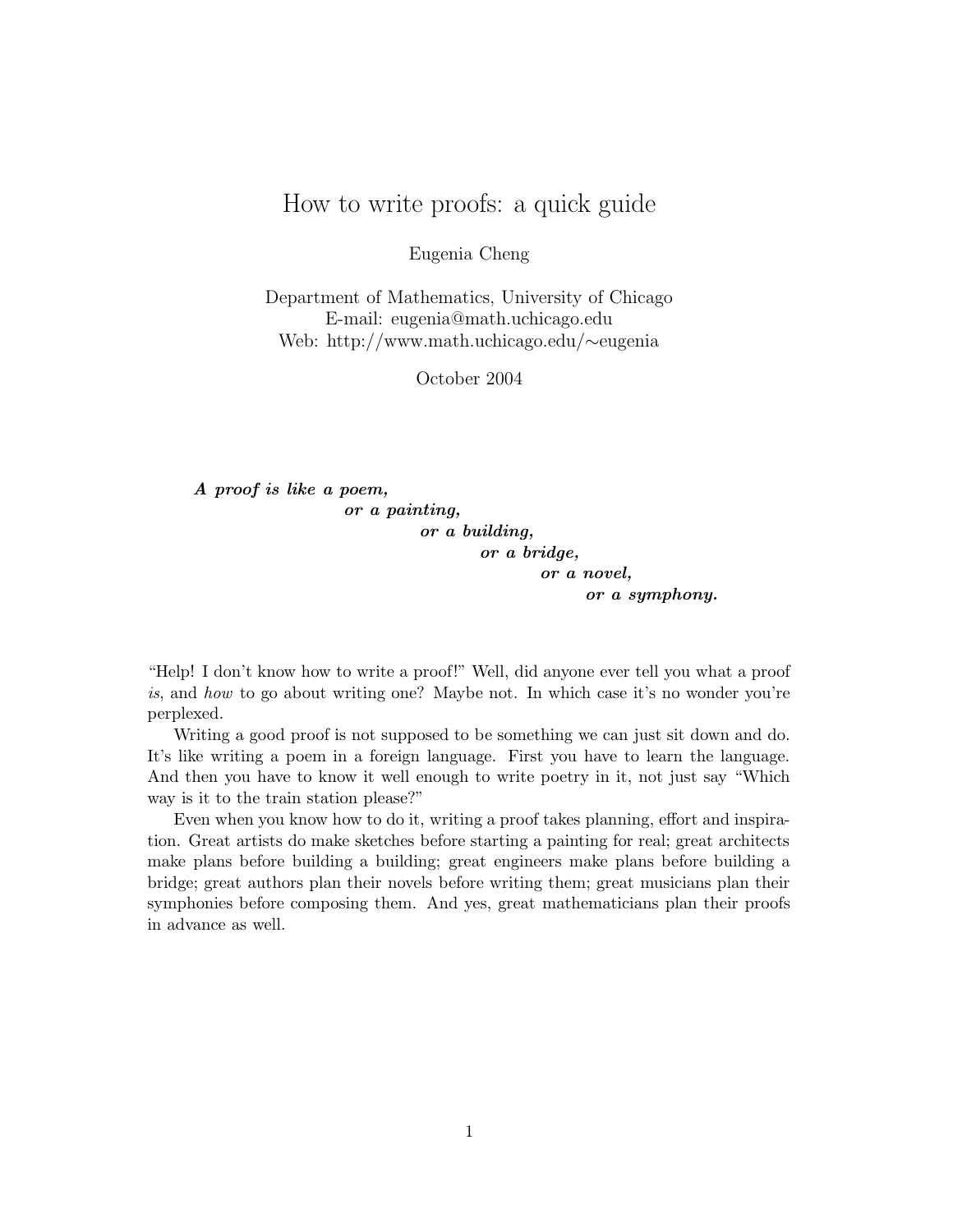## Contents

| 1 What does a proof look like?                          | 3                       |
|---------------------------------------------------------|-------------------------|
| 2 Why is writing a proof hard?                          | 3                       |
| 3 What sort of things do we try and prove?              | $\overline{4}$          |
| 4 The general shape of a proof                          | $\overline{\mathbf{4}}$ |
| 5 What doesn't a proof look like?                       | 6                       |
| 6 Practicalities: how to think up a proof               | 9                       |
| 7 Some more specific shapes of proofs                   | 10                      |
| 8 Proof by contradiction                                | 15                      |
| 9 Exercises: What is wrong with the following "proofs"? | 16                      |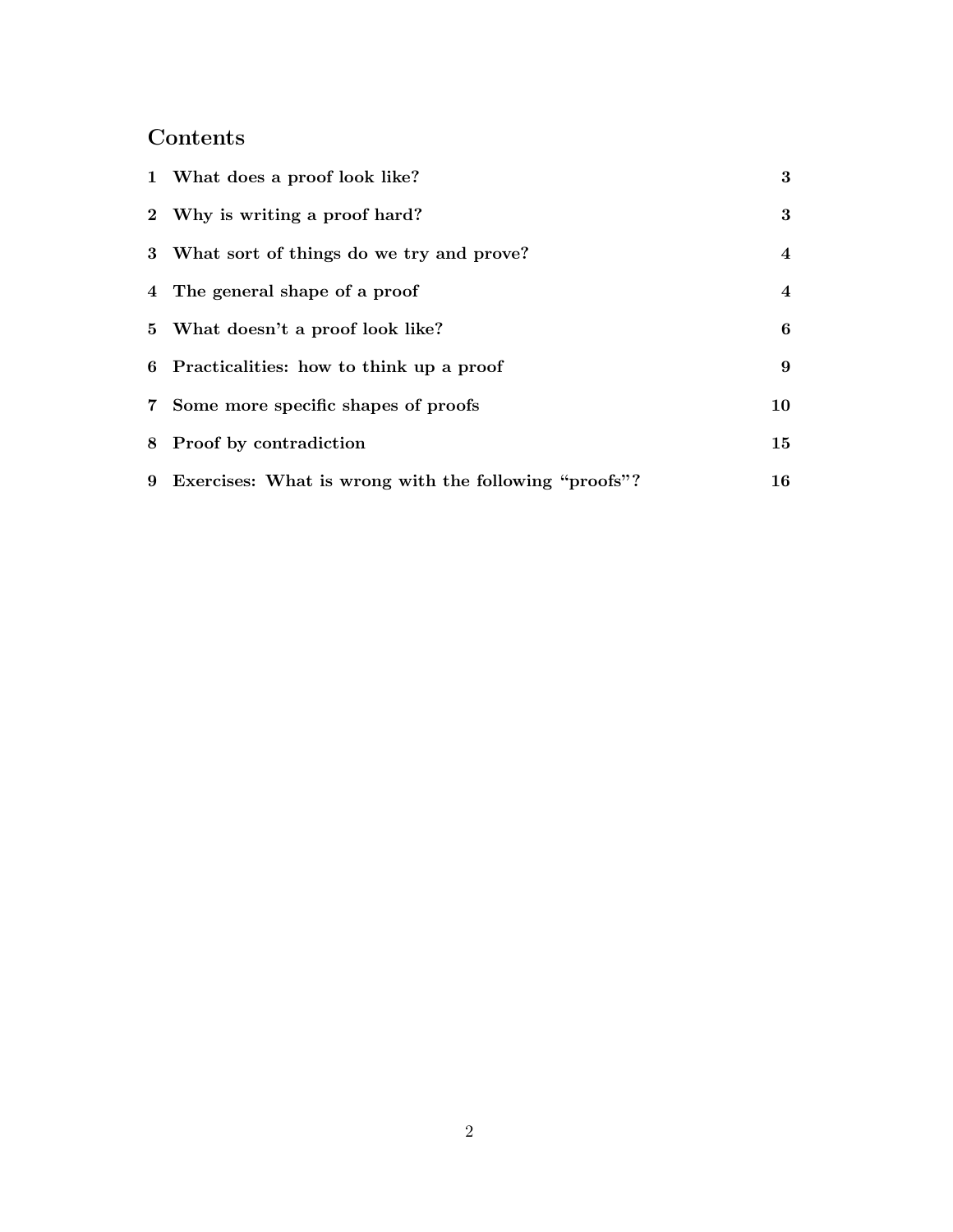### 1 What does a proof look like?

A proof is a series of **statements**, each of which follows **logically** from what has gone before. It **starts** with things we are assuming to be true. It ends with the thing we are trying to prove.

So, like a good story, a proof has a beginning, a middle and an end.

- Beginning: things we are assuming to be true, including the definitions of the things we're talking about
- Middle: statements, each following logically from the stuff before it
- **End:** the thing we're trying to prove

The point is that we're given the beginning and the end, and somehow we have to fill in the middle. But we can't just fill it in randomly – we have to fill it in in a way that "gets us to the end".

It's like putting in stepping stones to cross a river. If we put them too far apart, we're in danger of falling in when we try to cross. It might be okay, but it might not. . . and it's probably better to be safe than sorry.

## 2 Why is writing a proof hard?

One of the difficult things about writing a proof is that the order in which we write it is often not the order in which we thought it up. In fact, we often think up the proof backwards.

Imagine you want to catch a movie at the Music Box. How are you going to get there? You see that the Brown Line will take you there from the Loop. You know that you can get the  $\#6$  Bus to the Loop, and you know that you can walk to the  $\#6$  Bus stop from Campus. But when you actually make the journey, you **start** by walking to the  $\#6$ , and you **end** by getting the Brown Line. And if someone asks you for directions, it will not be very helpful if you explain it to them backwards. . .

Or to put it another way, to build a bridge across a river, we might well start at both ends and work our way towards the middle. We might even put some preliminary supports at various points in the middle and fill in all the gaps afterwards. But when we actually go across the bridge, we start at one end and finish at the other.

One of the easiest mistakes to make in a proof is to *write it down in the order you* thought of it. This may contain all the right steps, but if they're in the wrong order it's no use. It's like taking a piece of music and playing all the notes in a different order. Or writing a word with all the letters in the wrong order.

This means that for all but the simplest proofs, you'll probably need to plan it out in advance of actually writing it down. Like building a long bridge or a large building – it needs some planning, even though building a small bridge or a tiny hut might not.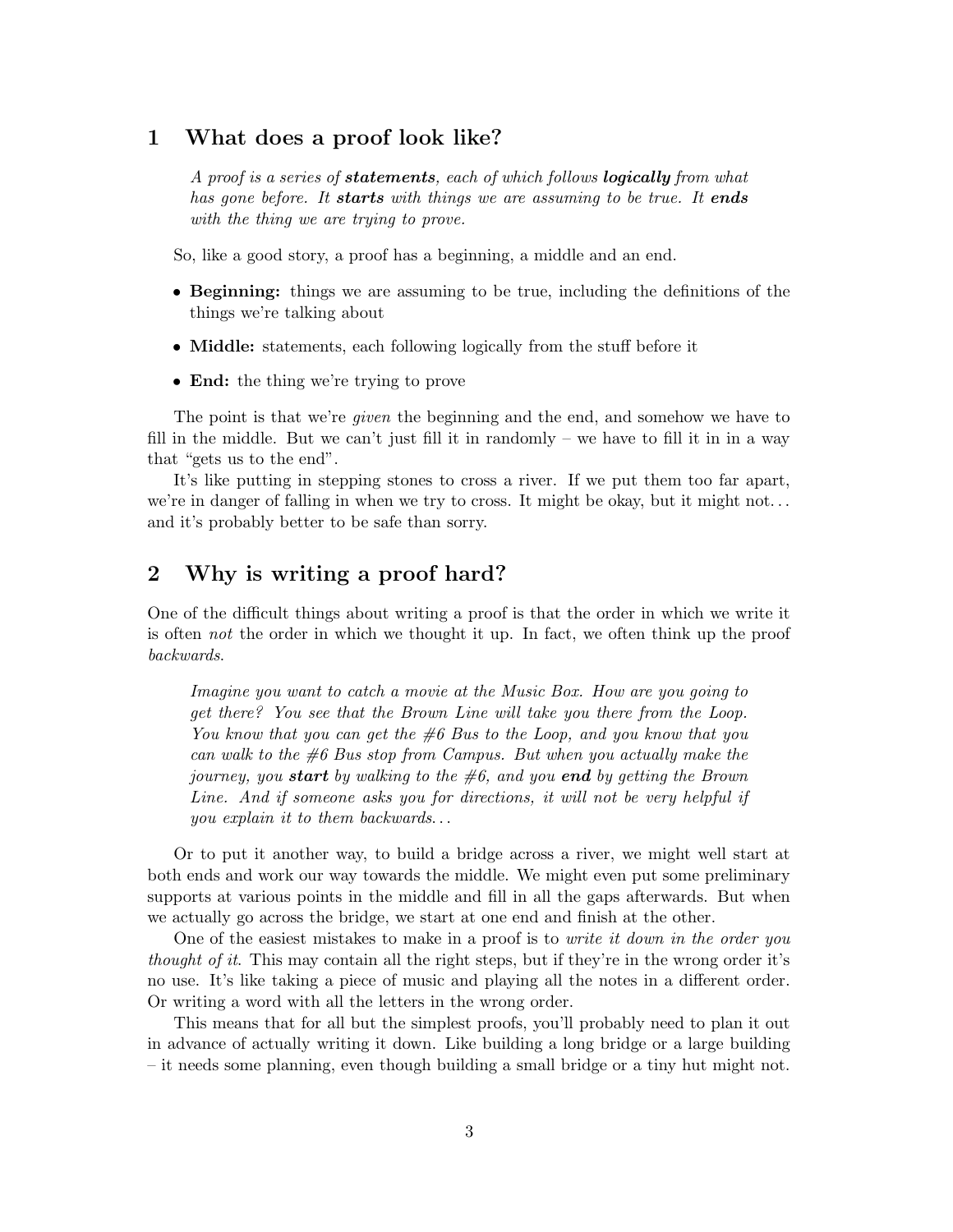## 3 What sort of things do we try and prove?

Here is a classification of the sorts of things we prove (this list is not exhaustive, and it's also not clear cut – there is some overlap, depending on how you look at it):

1.  $x = y$  i.e. "something equals something else"

2. 
$$
x \Longrightarrow y
$$

3. 
$$
x \iff y
$$

- 4. x is purple (or has some other interesting and relevant property)
- 5.  $\forall x \ p(x)$  is true i.e. "all animals of a certain kind x behave in a certain way  $p(x)$ "
- 6.  $\exists x \text{ s.t. } p(x)$  is true i.e. "there is an animal that behaves in a certain way  $p(x)$ "
- 7. Suppose that  $a, b, c$  and  $d$  are true. Then  $e$  is true. [Note that this is just a version of 2 in disguise.]

## 4 The general shape of a proof

Let's now have a look at the general shape of a proof, before taking a closer look at what it might look like for each of the cases above. We must always remember that there is a beginning, a middle and an end.

**Example 1.** Using the field axioms, prove that  $a(b-c) = ab-ac$  for any real numbers a, b, c. You may use the fact that  $x.0 = 0$  for any real number x.

| <b>BEGINNING</b> | field axioms<br>definition $x - y = x + (-y)$<br>given $x.0 = 0$ |                                 |                                                                                  |
|------------------|------------------------------------------------------------------|---------------------------------|----------------------------------------------------------------------------------|
| MIDDLE           |                                                                  | $a(b-c) = a(b+(-c))$ definition | $=$ ab + a(-c) distributive law                                                  |
|                  |                                                                  | $= 0$                           | $ac + a(-c) = a(c + (-c))$ distributive law<br>$=$ a.0 additive inverse<br>given |
|                  |                                                                  |                                 | $\therefore$ a(-c) = -(ac) definition of additive inverse                        |
|                  | $\therefore$ ab + a(-c) = ab - ac                                |                                 |                                                                                  |
| <b>END</b>       | $\therefore$ by line 2, $a(b - c) = ab - ac$ as required         |                                 |                                                                                  |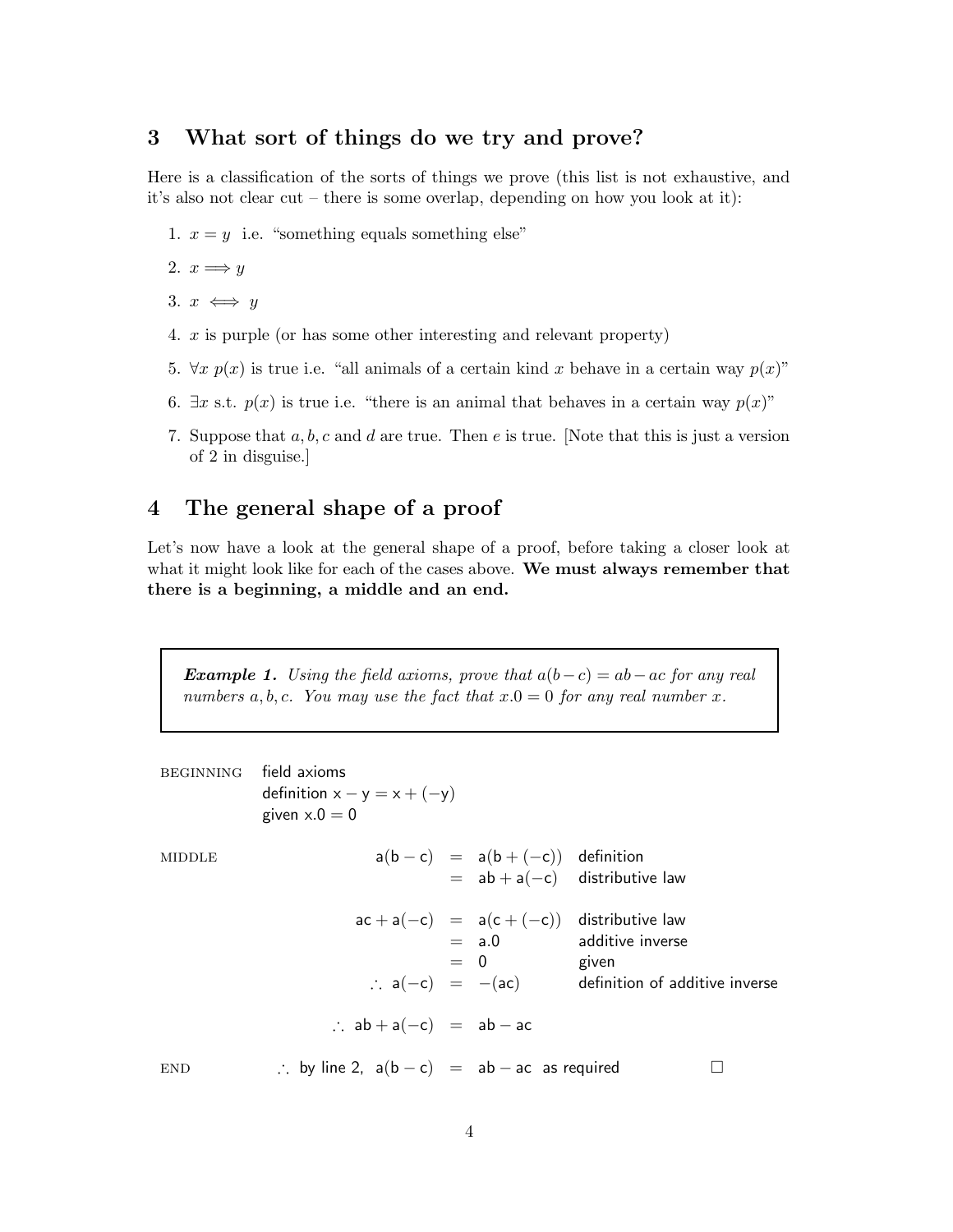**Example 2.** Let f and g be functions  $A \xrightarrow{f} B \xrightarrow{g} C$ . Show that if f and g are injective then  $g \circ f$  is injective

beginning definition of injective definition  $(g \circ f)(a) = g(f(a))$ assumption that f and g are injective i.e.  $\forall a, a' \in A$   $f(a) = f(a') \Longrightarrow a = a'$  $\forall b, b' \in B \quad g(b) = g(b') \Longrightarrow b = b'$ MIDDLE  $(g \circ f)(a) = (g \circ f)(a') \implies g(f(a)) = g(f(a'))$ by definition  $\implies$  f(a) = f(a) since g is injective  $\implies a = a'$ since f is injective ∴  $(g \circ f)(a) = (g \circ f)(a') \implies a = a'$  $END$  i.e.  $g \circ f$  is injective, as required  $\square$ 

**Example 3.** Prove by induction that  $\forall n \in \mathbb{N}, 1 + \cdots + n = \frac{n(n+1)}{2}$ 2

beginning Principle of Induction

 $MIDDLE$  for

n = 1, LHS = 1  
RHS = 
$$
\frac{1(1+1)}{2}
$$
  
= 1  
∴ result is true for n = 1

If result is true for  $n = k$  then

$$
1 + \dots + k + (k + 1) = \frac{k(k + 1)}{2} + (k + 1)
$$
  
= 
$$
\frac{k(k + 1) + 2(k + 1)}{2}
$$
  
= 
$$
\frac{(k + 1)(k + 2)}{2}
$$
 i.e. result true for n = k + 1

∴ result true for  $k \implies$  result true for  $k + 1$ 

END ∴ by the Principle of Induction, the result is true for all  $n \in \mathbb{N}$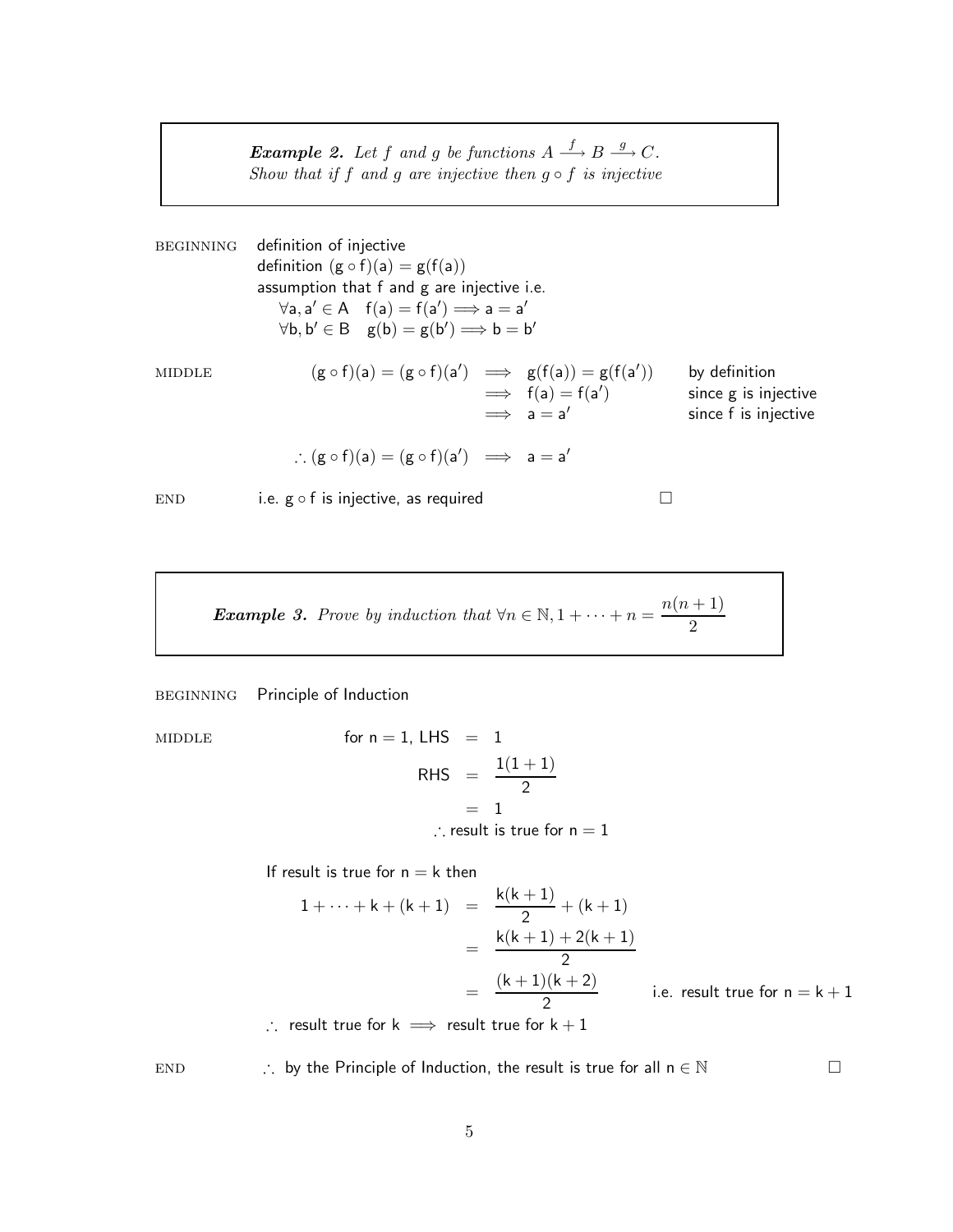Of course, when we write a good story, we don't actually label the beginning, the middle and the end with BEGINNING, MIDDLE, and  $END - it$ 's supposed to be sort of obvious where they are. The same is true of a proof. So here's the thing I keep going on about but which is apparently not as obvious as it might sound:

#### The end of a proof should come at the end, not at the beginning.

Of course, I've deliberately made it sound really obvious there. But here's a more illuminating way of putting it:

#### The proof should end with the thing you're trying to prove. The proof should not begin with the thing you're trying to prove.

This is not to be confused with the fact that we often begin by announcing what the end is going to be. This is a bit like a story that starts at the end and then the entire story is a flashback. Like The Go-Between or Brideshead Revisited or Rebecca. Or, it's like taking someone on a journey – you might well tell them where you're going right at the start. But once you've told them what the destination is you still start the journey from the beginning. The same is true of proofs. Even if we begin by announcing what the end is going to be, we then have to start at the beginning and work our way to the pre-announced end.

### 5 What doesn't a proof look like?

There are more plastic flamingoes in America than real ones.

There are more bad novels in the world than good ones, and there are more bad proofs in the world than good ones. Here are some of the most popular ways to write a bad proof.

#### 1. Begin at the end and end at the beginning

This is a really, really terrible thing to do. This might be even worse than leaving out gaps in the middle. Because if you begin at the end and end at the beginning you monumentally haven't got where you're trying to go. Here's an example of this for Example 1 from Section 4:

$$
a(b - c) = ab - ac
$$
  
\n
$$
ab + a(-c) = ab - ac
$$
  
\n
$$
a(-c) = -ac
$$
  
\n
$$
ac + a(-c) = 0
$$
  
\n
$$
a(c + (-c)) = 0
$$
  
\n
$$
a.0 = 0
$$
  
\n
$$
0 = 0
$$

Try comparing this with the good proof given in Section  $4$  – you'll see that all the correct steps are there, but they're all in the wrong order.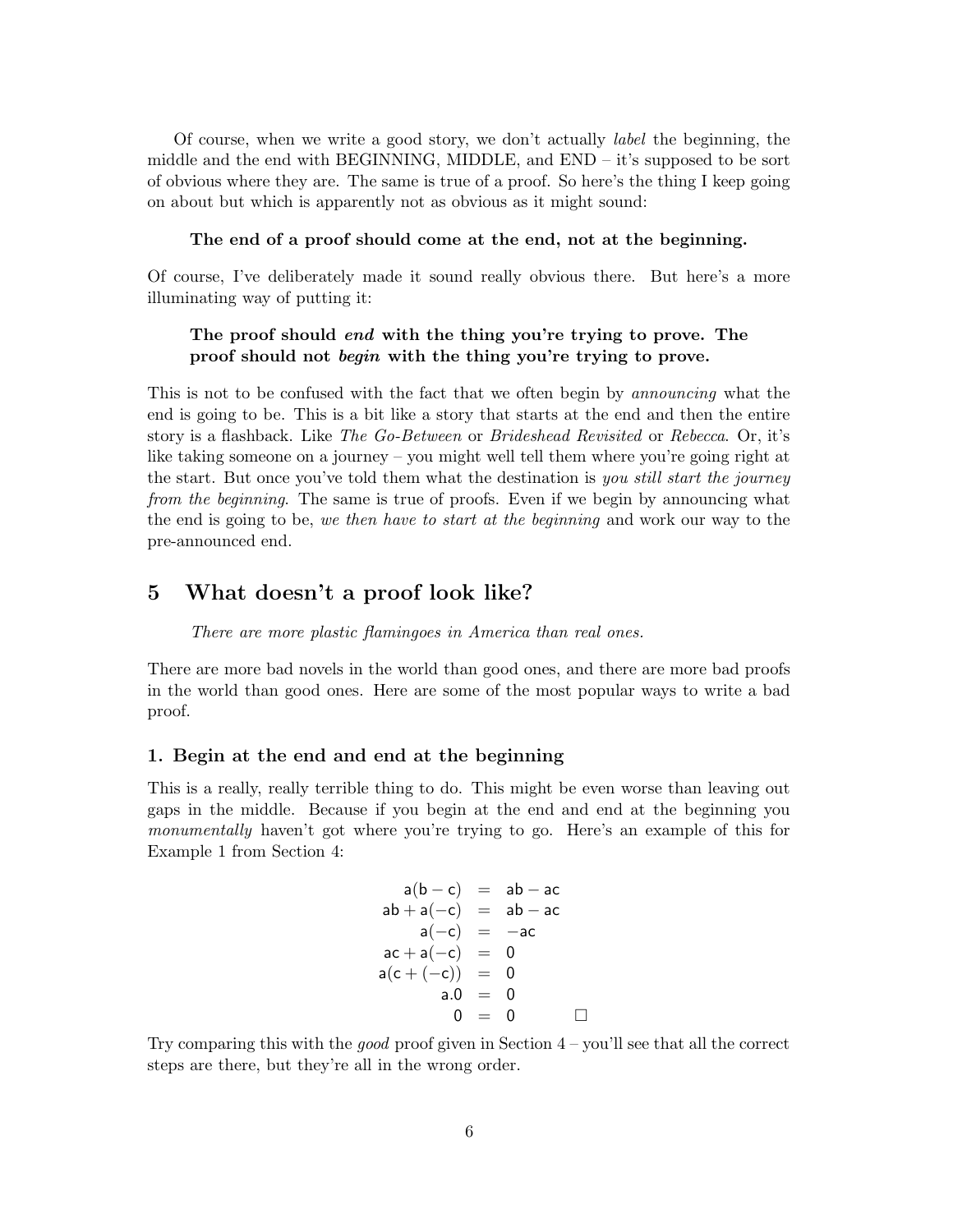This is a terrible thing to do but not a terminal catastrophe  $-$  if you have all the right ideas but in the wrong order, all you need to do is work out how to put them in the right order. . .

#### 2. Take flying leaps instead of earthbound steps.

This category includes leaping from one statement to another

- without justifying the leap
- leaving out too many steps in between
- using a profound theorem without proving it
- (worse) using a profound theorem without even mentioning it

For example, spot the flying leap in the following "proof":

$$
a(b-c) = ab + a(-c)
$$
  
= ab - ac

#### 3. Take flying leaps and land flat on your face in the mud

By which I mean making steps that are actually wrong. The end may well justify the means in some worlds, but in mathematics if you use the wrong means to get to the right end, you haven't actually got to the end at all. You just think you have. But it's a figment of your imagination. Here's an example of a very imaginitive "proof" that is definitely flat on its face in the mud:

$$
a(b - c) = ab + a(-c) \n= ab + a(-c) + a.1 \n= ab + a(1 - c) \n= ab - ac \square
$$

Of course, it's even worse if you do something illegal and thereby reach a conclusion that isn't even true. Like

$$
x^2 = y^2 \Longrightarrow x = y
$$

or

$$
x^2 < y^2 \Longrightarrow x < y.
$$

What is wrong with these two "deductions"?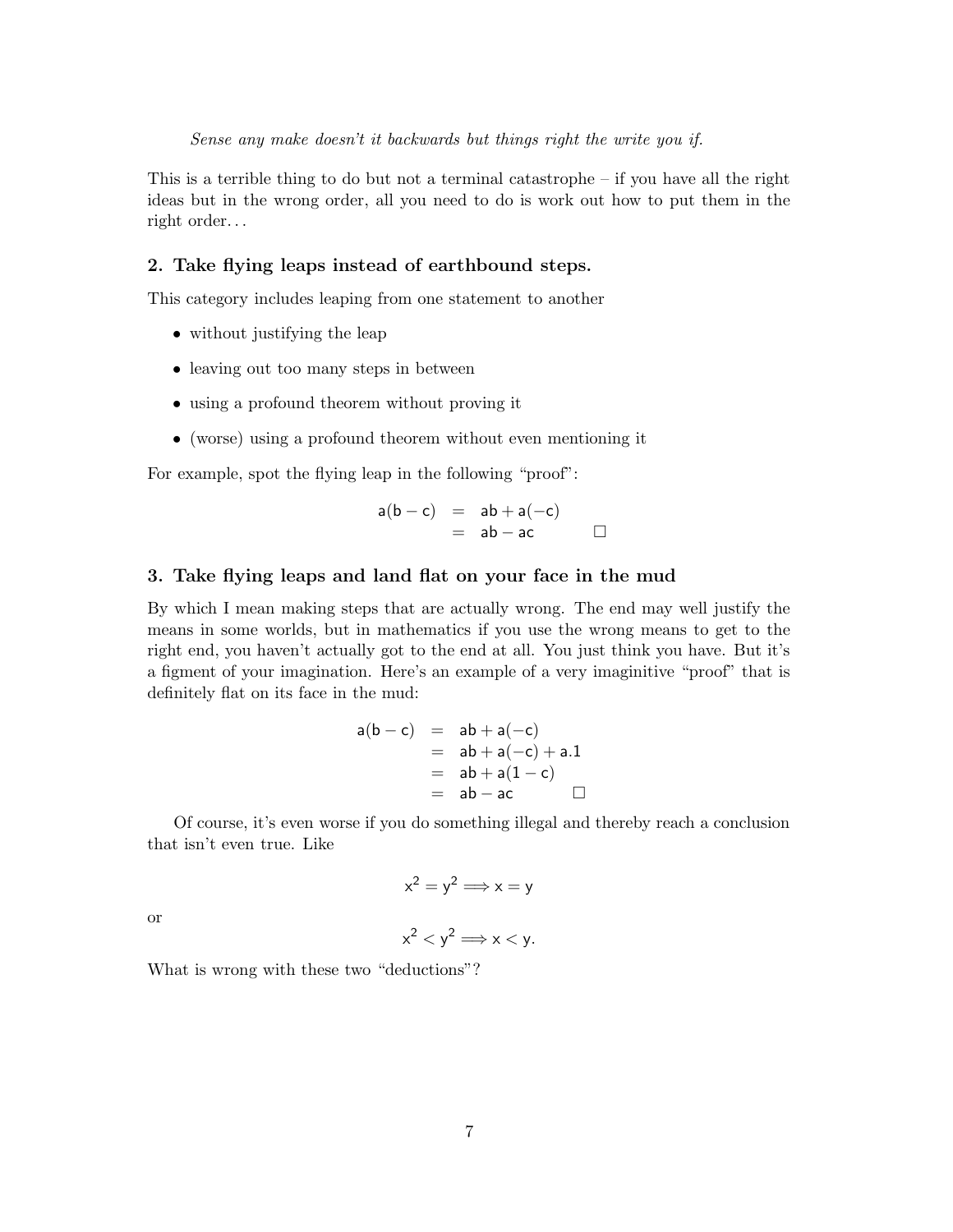#### 4. Handwaving

Handwaving is when you arrive at a statement by some not-very-mathematical means. The step isn't necessarily wrong, but you haven't arrived at it in a good logical manner. Perhaps you had to resort to writing a few sentences of prose in English rather than Mathematics-speak. This is often a sign that you've got the right idea but you haven't worked out how to express it. Spot the handwaving here – you can see it from a mile off:

> $a(b - c) = ab + a(-c)$  $\mathsf{a}(-\mathsf{c})$  =  $-\mathsf{ac}$  because if you add ac to both sides then both sides vanish which means they're inverse

∴  $ab + a(-c) = ab - ac$ 

Handwaving is bad but is not ultimately catastrophic – you just need to learn how to translate from English into Mathematics. This is probably easier to learn than the problem of coming up with the right idea in the first place.

#### 5. Incorrect logic

This includes the two great classics

- negating a statement incorrectly
- proving the converse of something instead of the thing itself

What is the negation of the following statement:

$$
\forall \varepsilon > 0 \,\,\exists \delta > 0 \,\,\text{s.t.} \,\,\forall x \,\,\text{satisfying}\,\, 0 < |x - a| < \delta, \,\, |f(x) - l| < \varepsilon
$$

The correct answer is at the bottom of the page<sup>1</sup>. If you get it wrong, you go directly to Jail. Do not pass Go. Do not collect \$200.

#### 6. Incorrect assumption

You could have all your logic right, you could make a series of perfectly good and sensible steps, but if you start in the wrong place then you're not going to have a good proof. Or, if you use any assumption along the way that simply isn't true, then it's all going to go horribly pear-shaped. . .

#### 7. Incorrect use of definitions – or use of incorrect definitions

This is a very, very avoidable error. Especially if it's not a test and so you have all your notes and all the books in the world to consult: getting the definitions wrong is a really

<sup>&</sup>lt;sup>1</sup> $\exists \varepsilon > 0$  s.t.  $\forall \delta > 0$   $\exists x$  satisfying  $0 < |x - a| < \delta$  s.t.  $|f(x) - l| \ge \varepsilon$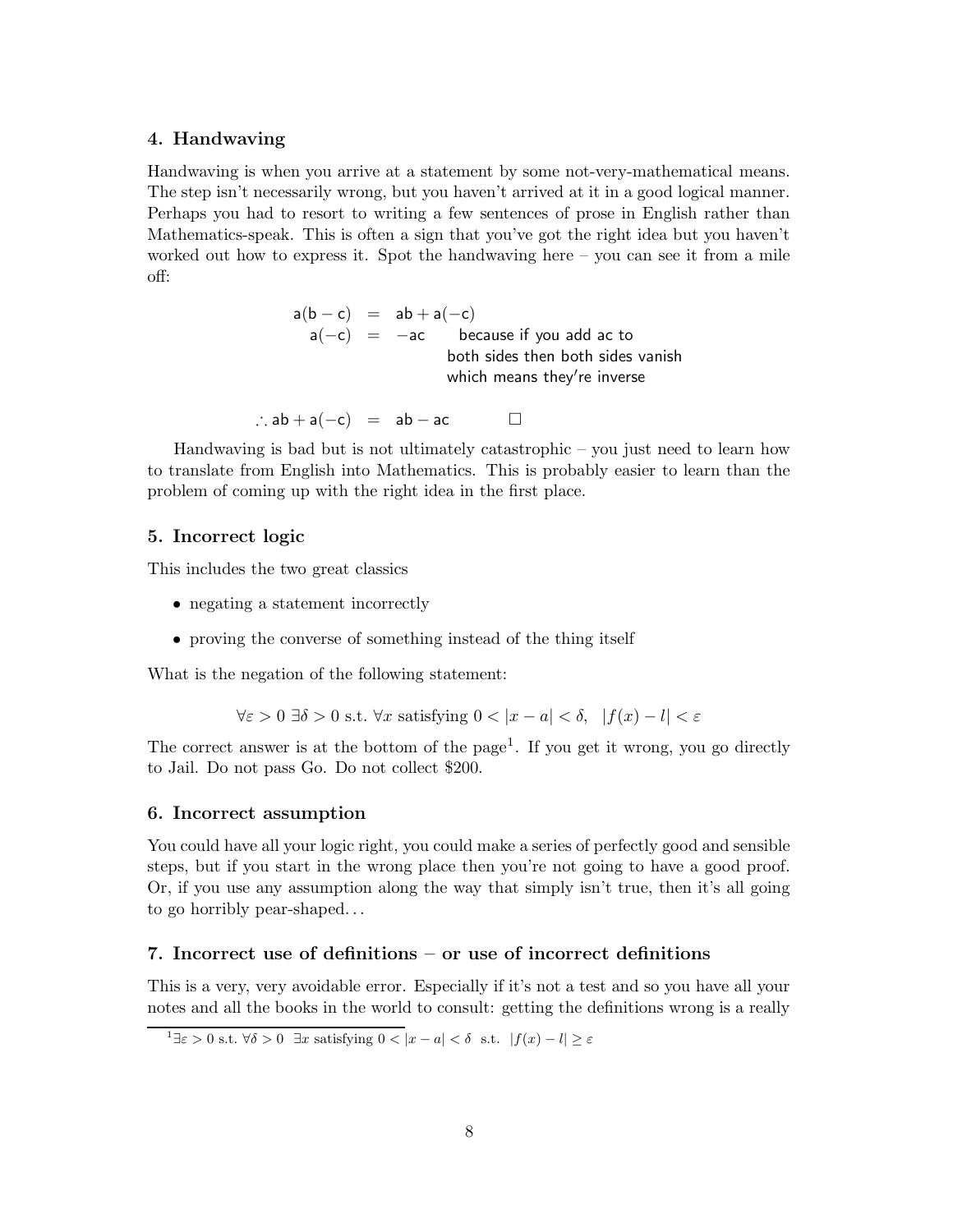pointless way of going wrong. What's wrong with the following "proof" for the second example from Section 4?

$$
f(a) = f(a') \implies a = a'
$$
  
\n
$$
g(a) = g(a') \implies a = a'
$$
  
\n
$$
(g \circ f)(a) = (g \circ f)(a') \implies g(a) \circ f(a) = g(a') \circ f(a')
$$
  
\n
$$
\implies a = a'
$$
  
\n
$$
\therefore g \circ f \text{ is injective.} \qquad \Box
$$

#### 8. Assuming too much

This is a tricky one, especially when you're a student at the beginning of a course. What are you allowed to assume? How much do you have to justify each step? A good rule of thumb is:

You need to justify everything enough for your peers to understand it.

This is not a hard and fast rule, but it's a guideline that will always remain true however far you progress in mathematics, even if you become an internationally acclaimed Fieldsmedal-winning mathematician. The point is that as you become more advanced your peers do too, so you are eventually going to be taking bigger steps in your proofs than you do now. i.e. don't worry, you won't be required to write down every use of the distributive law forever!

If in doubt, justify things more rather than less.

Very few people give too much explanation of things. In fact, I have only ever encountered one student who consistently explained things too much.

### 6 Practicalities: how to think up a proof

The harsh reality is that when you sit down to prove something you usually have to start by just staring at it really hard and hoping for some inspiration to hit you. However, you can put yourself in the best possible place to find that inspiration by doing some of the following things, probably on a piece of rough paper.

- Write out the BEGINNING very carefully. Write down the definitions very explicitly, write down the things you are allowed to assume, and write it all down in careful mathematical language.
- Write out the END very carefully. That is, write down the thing you're trying to prove, in careful mathematical language.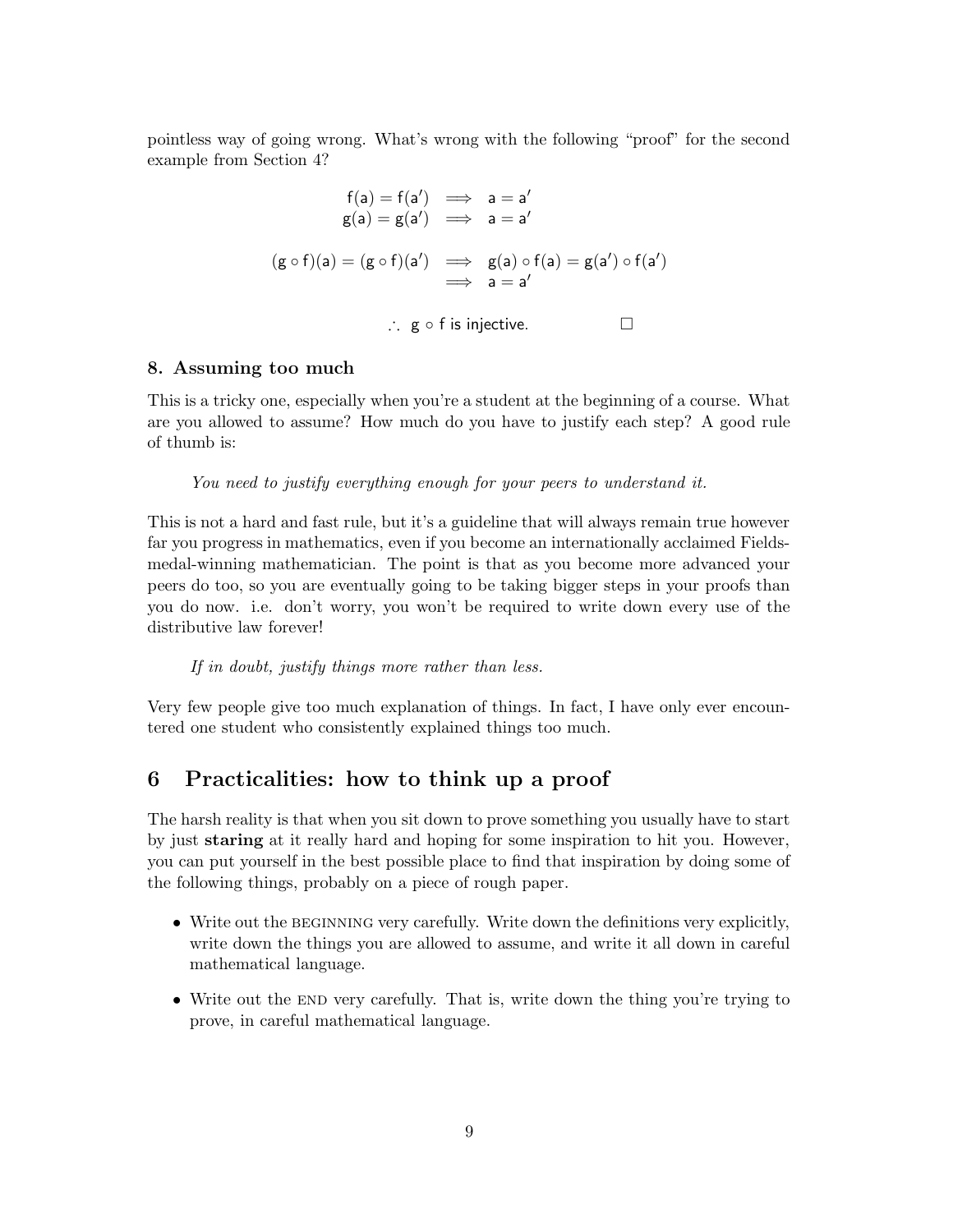- Try and manipulate both the beginning and the end to try and make them look like one another. This is like building from both ends of the bridge until they meet in the middle, and it's okay as long as you write the whole thing out properly in the right order afterwards.
- Take big leaps to see what happens, and then make the big leaps into smaller leaps afterwards.
- See if the situation reminds you of any situations you've ever seen before. If so, perhaps you can copy the method.

You should *always* read over your proof after you've written it to make sure every single step makes sense. When you're writing a proof the first time through, you might get carried away in a frenzy of inspiration and become blind to the world around you – by which I mean that you might do something wrong without noticing it. It's important to go back in a calm state and pretend to be more stupid than you are. Or more sceptical. Or untrusting. When you finish a proof you should feel like you understand what's going on, but you should go back over it pretending that you don't understand, and see if your proof explains it to you.

## 7 Some more specific shapes of proofs

Now let's look at the various types of things that we try to prove (as listed in Section 3), and think about how we can prove them.

### 1.  $x = y$  or "something equals something else"

The proof might take the following general shape:

Or:

 $x = a$  $=$  b  $=$   $\circ$ = d  $= y$   $\Box$  $x = a$  $=$  b  $=$   $\circ$  $y = e$  $=$  d  $=$   $\circ$  $\therefore$  x = y  $\Box$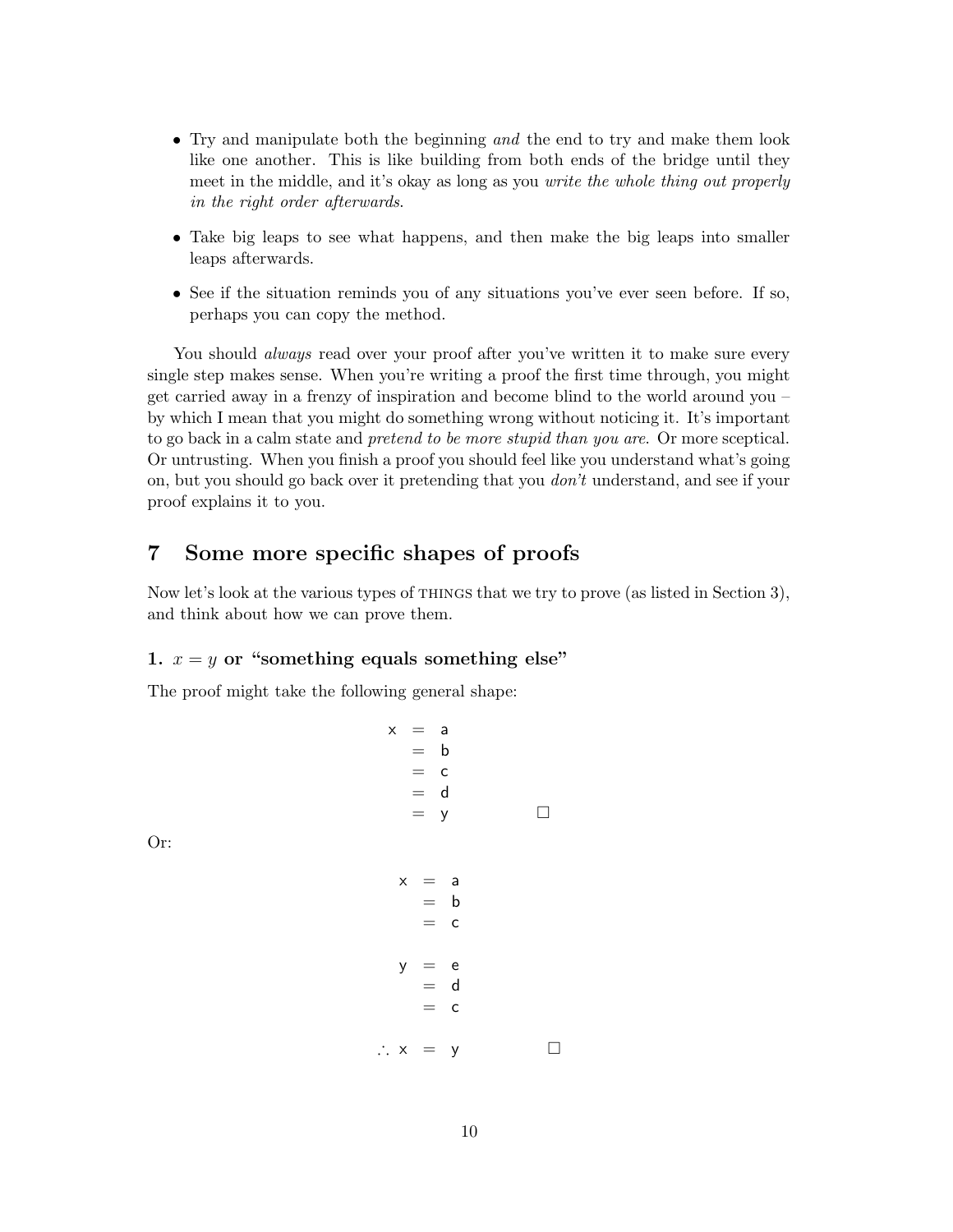Note that this is very different from:

$$
\begin{array}{rcl}\nx & = & y \\
a & = & e \\
b & = & d \\
c & = & c\n\end{array}
$$

## 2.  $x \Longrightarrow y$

Now the proof might look like this:

$$
\begin{array}{rcl}\nx & \Longrightarrow & a \\
\Longrightarrow & b \\
\Longrightarrow & c \\
\Longrightarrow & d \\
\Longrightarrow & y \end{array} \quad \Box
$$

Or:

| We know that |  | $a \implies b$                     |  |
|--------------|--|------------------------------------|--|
| Also<br>and  |  | a $\iff$ x<br>$b \iff y$           |  |
|              |  | $\therefore$ $\times$ $\implies$ y |  |

## 3.  $x \iff y$

Now the proof might look like this:

$$
x \implies a
$$
\n
$$
\implies b
$$
\n
$$
\implies c
$$
\n
$$
\implies d
$$
\n
$$
\implies y
$$
\n
$$
\implies y
$$
\n
$$
\implies q
$$
\n
$$
\implies r
$$
\n
$$
\implies x
$$
\n
$$
\text{Hence } x \iff y
$$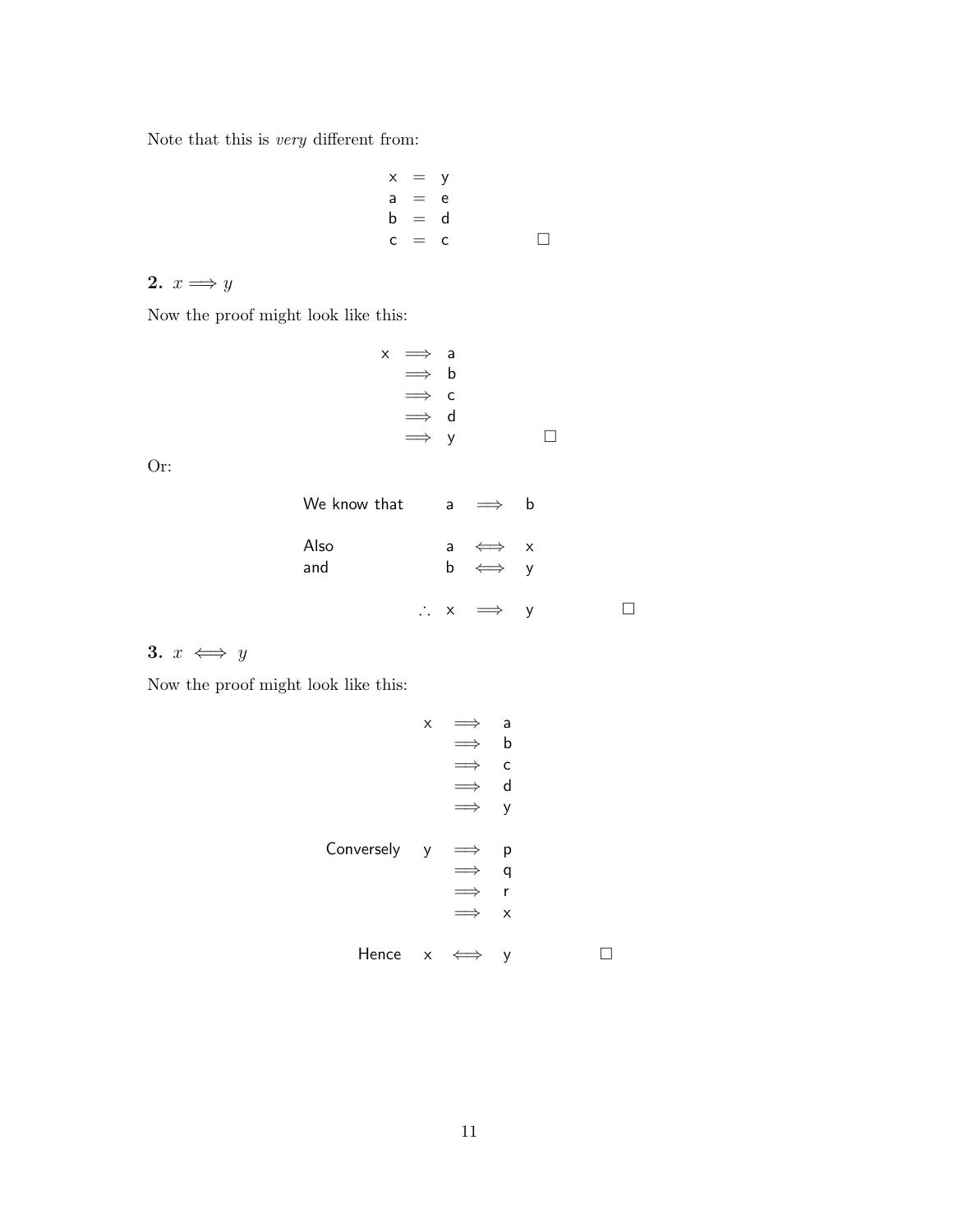$$
\begin{array}{rcl}\nx & \Longleftrightarrow & a \\
\Longleftrightarrow & b \\
\Longleftrightarrow & c \\
\Longleftrightarrow & d \\
\Longleftrightarrow & y\n\end{array}
$$

However, beware that this can be a dangerous way of taking a short cut – you might find that you're going the wrong way up a one way street. Do those implications *really* work backwards? It's always safer to do the forwards and the backwards separately, and write "conversely" at the point where you're about to start doing the converse direction.

#### 4. x is purple

A good way to start is to write down the definition. What does it mean for x to be purple?

> "x is purple" means y We know a and a  $\implies$  b =⇒ c =⇒ d =⇒ y ∴ x is purple as required  $□$

#### 5.  $\forall x, p(x)$  is true

In practice this will usually be " $\forall x$  of a certain kind", like "for any rational number  $x^{\prime\prime}$  or "for any continuous function  $f^{\prime\prime}$  or "for any braided monoidal category  $\mathcal{C}^{\prime\prime}$ . Then the point is probably to use the assumed properties of x to prove  $p(x)$ . So a good way to start is to write down the definition of those assumed properties, carefully, in mathematical language. e.g.

Prove that any rational number can be expressed as  $\frac{m}{n}$  where m and n are integers that are not both even.

So we start by saying:

Let  $\times$  be a rational number. So  $\times$  can be expressed as  $\frac{{\sf p}}{-}$  $\frac{\mathsf{P}}{\mathsf{q}}$  where p and q are integers and  $q \neq 0$ .

Or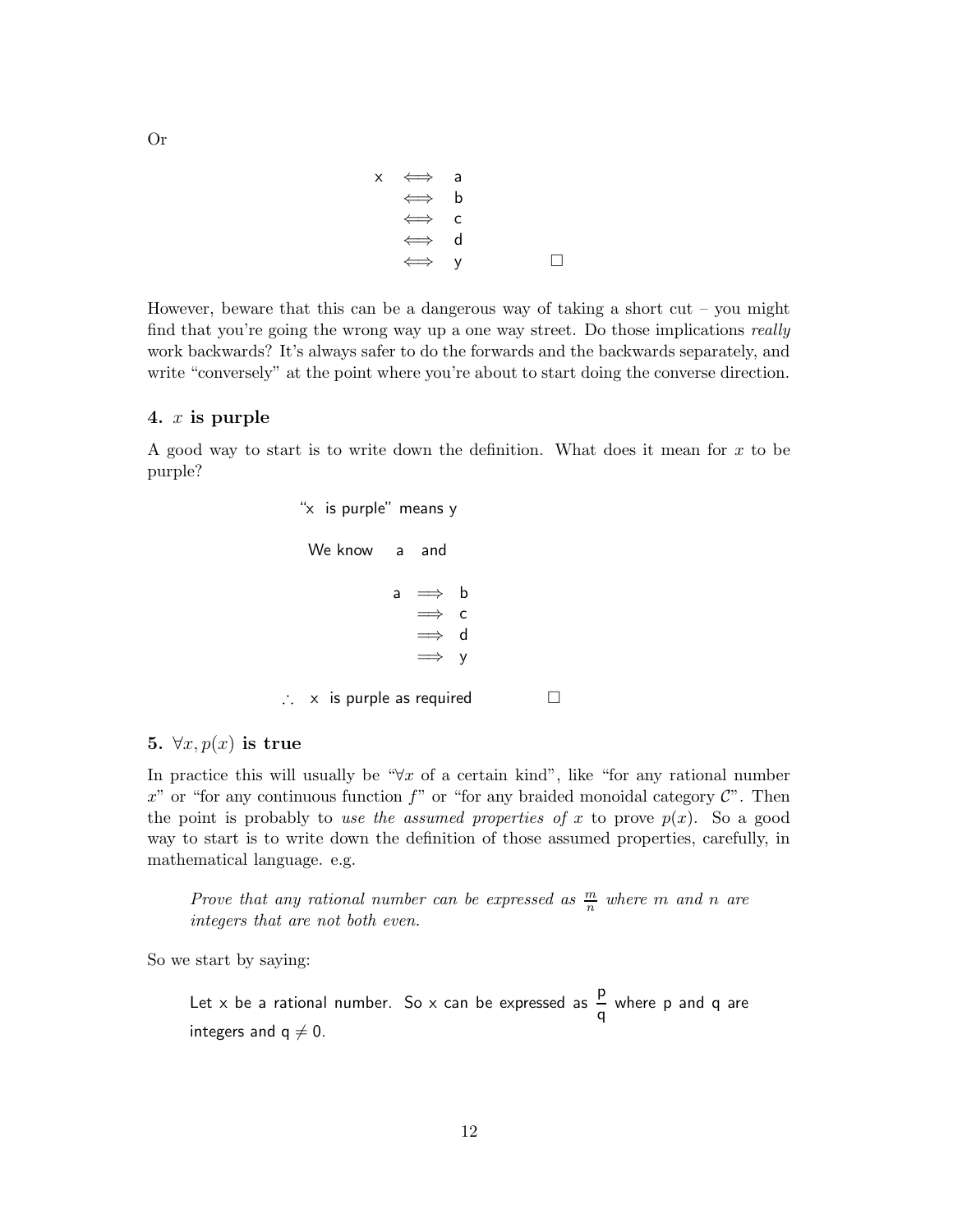Note that we have picked an *arbitrary x*, and then we just can just prove that this x has the desired property, and we're done. You might say, "But we've only proved it for this x, and not every x". But the point is that this is a random x not one specific one, it's a sort of generic x that shows the proof will work for any specific one that we substituted in. It's not like proving the result for one particular number, say, 23.

#### 6.  $\exists x \text{ s.t. } p(x)$  is true

Here, all we have to do is find one x for which  $p(x)$  is true. So we can just say "let  $x = 23$ " and then show that 23 has the desired property p. For example, prove that:

$$
\exists \delta > 0 \text{ s.t. } |x| < \delta \implies |x^2| < \frac{1}{100}
$$

Put  $\delta = \frac{1}{10}$ . Now  $|x^2| = |x|^2$  so we have

$$
|x|<\frac{1}{10}\implies |x^2|<\frac{1}{100}\hspace{1cm}\square
$$

This is fine; of course we could also have picked

$$
\delta = \frac{1}{1000}
$$

$$
\delta = \frac{1}{476002}
$$

or

The latter especially would be a little eccentric but would still be a perfectly valid (if violent) choice of  $\delta$  to finish the problem off.

Of course, sometimes it's a bit hard to just pluck a valid  $x$  out of thin air. It's a bit like pulling a rabbit out of a hat – it looks like magic, but of course you are the one who put the rabbit there in the first place. So if it's a complicated example we probably work out (on a rough piece of paper) which x is going to do the trick, and once we have it all worked out we can pull it out of the hat.

#### 7. If  $a, b, c, d$  are true then e is true

When you have a whole lot of things  $(a, b, c, d, ...)$  you're allowed to assume, it gets more complicated. You might have to develop several parts of it sort of at the same time before proceeding to the end, like a novel where there are several strands of plot happening at the same time before they all come together at the end for the final dénouement. The proof might look like this:

$$
a \implies z
$$
\n
$$
b \text{ and } z \implies y
$$
\n
$$
c \implies x
$$
\n
$$
x \text{ and } d \implies w
$$
\n
$$
y \text{ and } w \implies e \qquad \Box
$$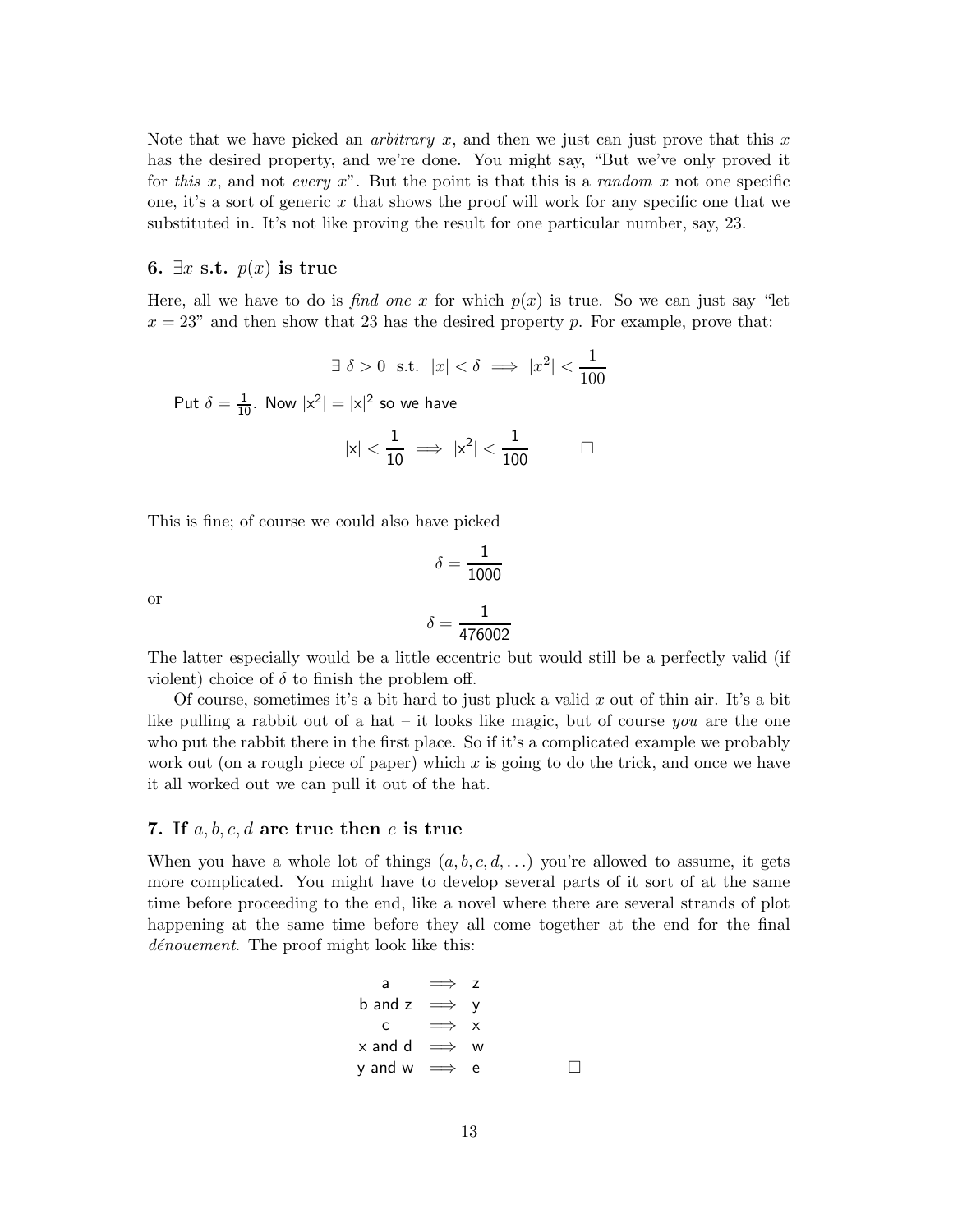In fact if we draw a little picture of what happened, it's much easier to see what's going on (and see where the beginning, the middle and the end have got to):



Here's an example of this phenomenon at work:

Prove that if  $a > 0 \in \mathbb{R}$  then  $a^2 > 0$ . You may assume that for all  $x, y \in \mathbb{R}$ ,  $(-x)(y) = -(xy)$  and  $-(-x) = x$ .

Now  $a < 0$  means

i.e.

 $-a \in P$ .

 $0 - a \in P$ 

Therefore

$$
(-\mathsf{a})(-\mathsf{a})\in P
$$

by closure of P under multiplication. Now

$$
(-a)(-a) = -a(-a) \qquad \text{by the first given assumption}
$$
  
= -((-a)(a)) commutativity of multiplication  
= -(-(a<sup>2</sup>)) \qquad \text{first given}  
= a<sup>2</sup> \qquad \text{second given}  
  

$$
\therefore (-a)(-a) > 0 \implies a2 > 0 \text{ as required} \qquad \Box
$$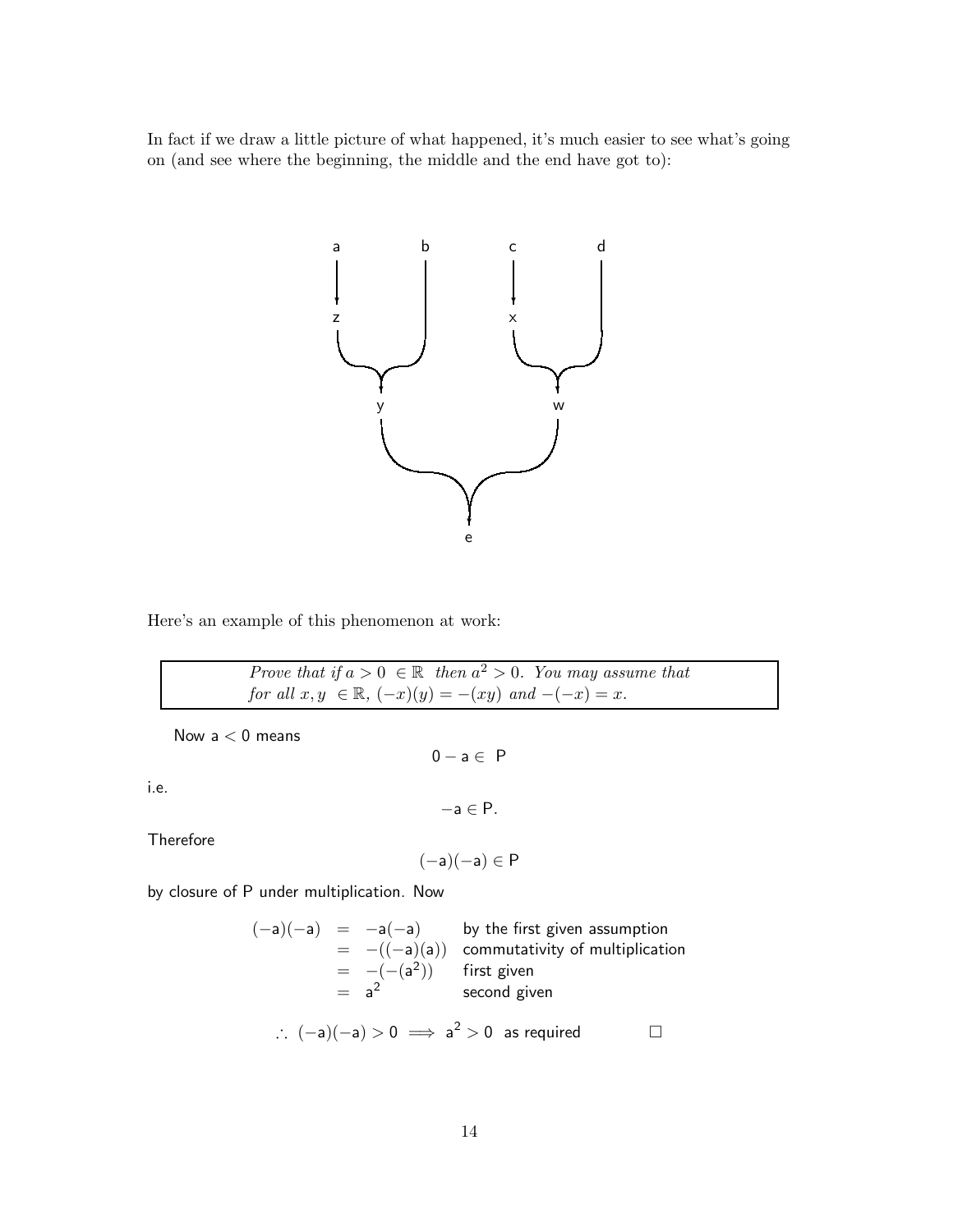And here's the picture of it:



## 8 Proof by contradiction

Proof by contradiction is a very useful technique which it's important to understand. The idea is that a statement  $P$  is either true or false. So if it isn't false then it *must be* true. So instead of proving that P is true, we can prove that P isn't be false – because if it isn't false then it must be true. We then show that  $P$  being false *contradicts* something we know to be true, and this means that  $P$  can't possibly be fase, so it must be true.

To summarise:

- We are trying to prove that some statement  $P$  is true.
- We say "suppose  $P$  were not true", and find a contradiction
- Since  $P$  being false gives a contradiction, we deduce that  $P$  must be true.

We usually write a big  $#$  at the point where we reached the contradiction, to draw attention to it.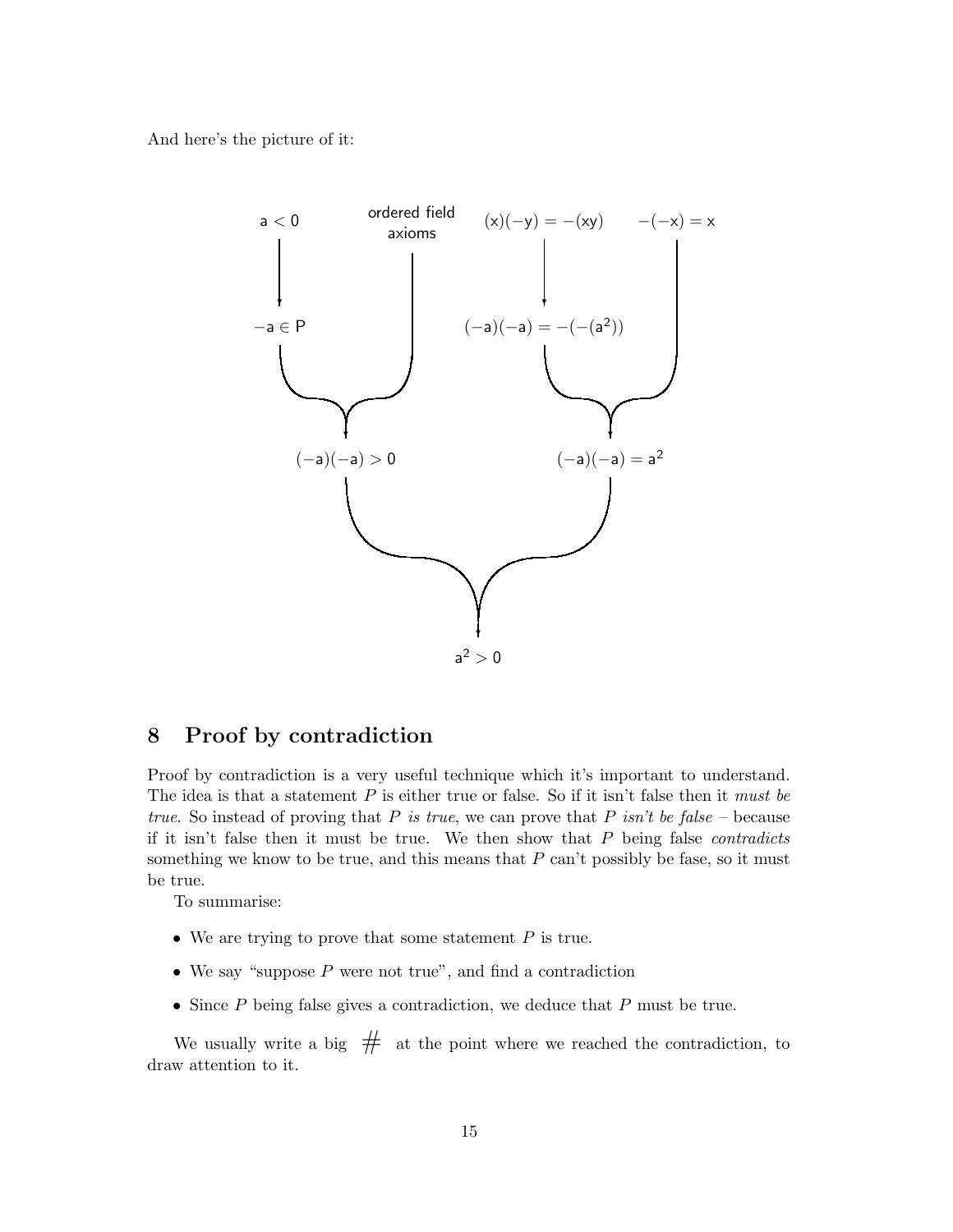Here's an example:

Using the field axioms, prove that  $0$  has no multiplicative inverse in  $\mathbb{R}$ .

Suppose that 0 does have a multiplicative inverse. This means

 $\exists x \text{ s.t. } 0.x = 1$ 

But we know that

$$
0x=0\ \forall x\in\mathbb{R}
$$

and

$$
0\neq 1\quad \ \#
$$

∴ 0. $x$  has no multiplicative inverse.  $□$ 

# 9 Exercises: What is wrong with the following "proofs"?

| <b>Example 1.</b> Prove that $\forall x \neq 0 \in \mathbb{R}$ ,<br>$\left \frac{1}{x}\right  = \frac{1}{ x }.$                                                                 |  |
|---------------------------------------------------------------------------------------------------------------------------------------------------------------------------------|--|
| $\left \frac{1}{x}\right $ = $\frac{1}{ x }$<br>$\mathsf{x} \geq \mathsf{0} \quad \iff \quad \frac{\mathsf{1}}{\mathsf{x}} \geq \mathsf{0}$<br>so $\frac{1}{x}$ = $\frac{1}{x}$ |  |
| $x < 0 \quad \Longleftrightarrow \quad \frac{1}{x} < 0$<br>so $-\frac{1}{x}$ = $\frac{1}{-x}$<br>$-\frac{1}{x}$<br>$=$                                                          |  |